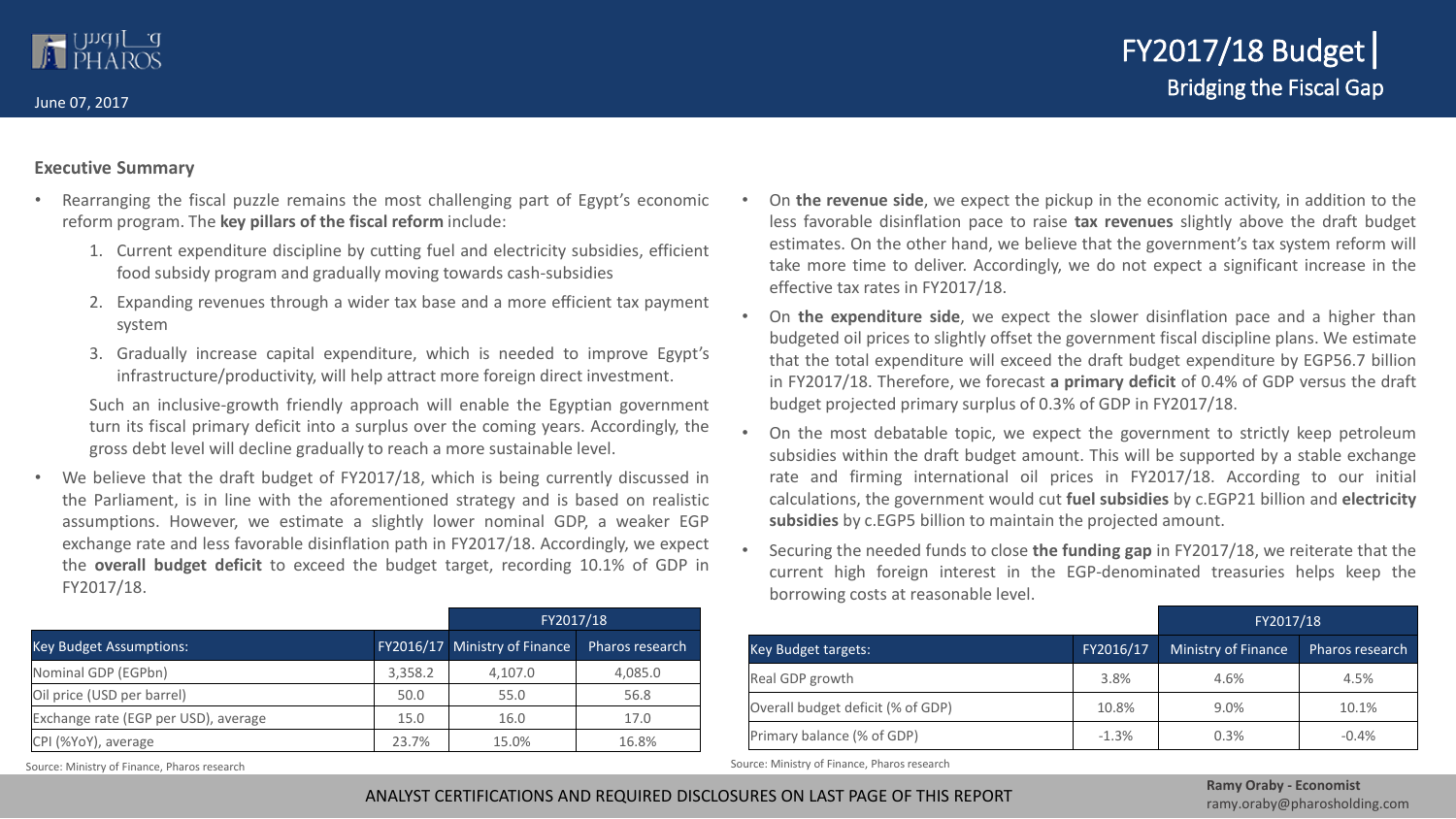### Budget Overview

We expect the total revenue to reach EGP850.7 billion, while total expenditure will rise to EGP1262.7 billion in FY2017/18



We estimate the primary deficit to shrink to EGP14.4 billion as the overall budget deficit rises to EGP410.6 billion in FY2017/18

![](_page_1_Figure_6.jpeg)

As a percent of GDP, the total revenue will grow to 20.8%, while the total expenditure will record 30.9% in FY2017/18

![](_page_1_Figure_8.jpeg)

We forecast the primary deficit to record 0.4% of GDP as the overall budget deficit slides slightly to 10.1% of GDP in FY2017/18. This is above the government target of 9% in the draft budget.

![](_page_1_Figure_11.jpeg)

2009/10 2010/11 2011/12 2012/13 2013/14 2014/15 2015/16 2016/17f 2017/18B 2017/18f 2018/19f

Source: Ministry of Finance, Pharos research 2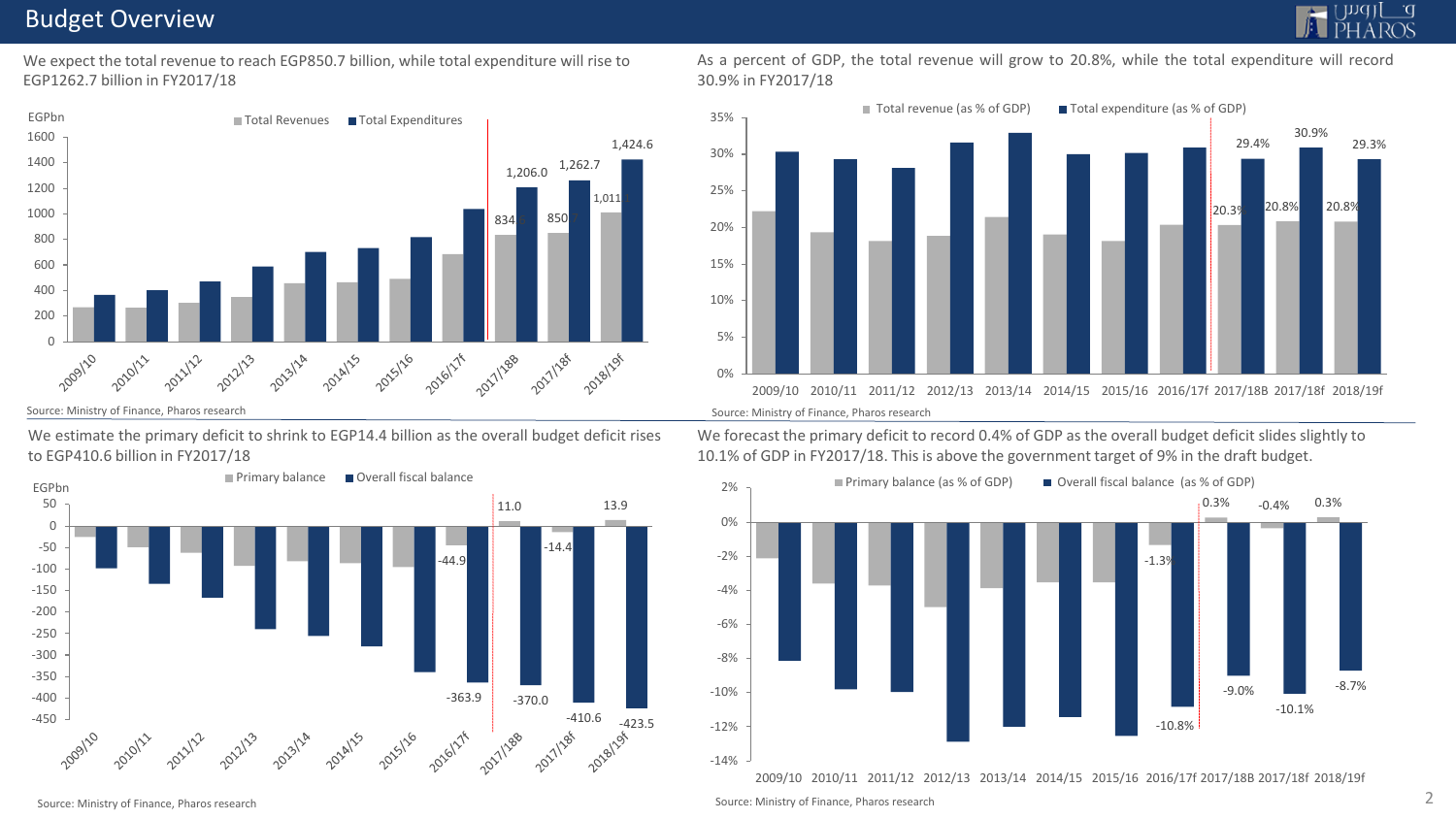### Revenue| Generating more revenue does not require further tax rate hike

![](_page_2_Picture_1.jpeg)

The implementation of the VAT will continue to pay off in FY2017/18 as taxes on goods and services revenue rises to EGP263.3 billion versus EGP220.1 billion in FY2016/17

![](_page_2_Figure_3.jpeg)

We estimate the income tax revenue to rise to 6.3% of GDP in FY2017/18 as the economic activity picks up, in addition to a higher contribution from EGPC due to the accelerated gas production and higher than budgeted oil price.

![](_page_2_Figure_5.jpeg)

The current low tax effective rates prove that the most appropriate approach to raise more revenues in the Egyptian case would be through a more efficient tax payment system, rather than tax rate hikes. For example, corporate tax payments rose from 4.1% of GDP in FY2005/06 to 6.6% of GDP in FY2006/07 in a reaction to a tax rate cut and improved tax collection procedures. Going forward, we believe that the government's recently announced tax/custom system reforms will take more time to deliver. Accordingly, we do not expect a significant increase in the effective tax rates.

![](_page_2_Figure_8.jpeg)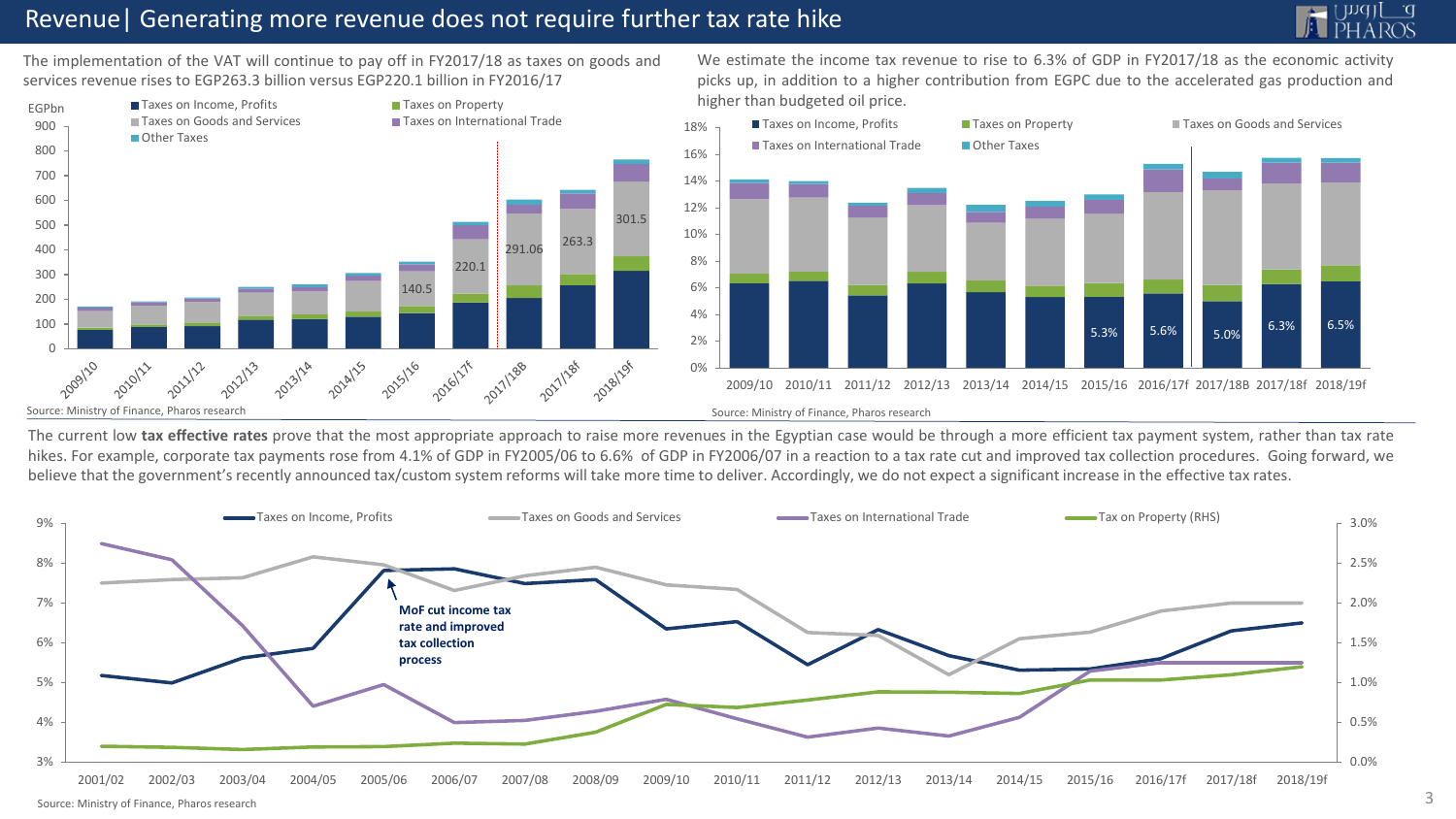## Expenditure| A lengthy fiscal consolidation is ahead

![](_page_3_Picture_1.jpeg)

Public wages, subsides and interest payments continue to squeeze any room for the required capital expenditure increase to shore up Egypt's infrastructure and raise productivity

![](_page_3_Figure_3.jpeg)

We estimate petroleum subsidies to be cut by c. EGP26 billion in order to remain within the targeted amount of EGP145 billion in FY2017/18

![](_page_3_Figure_5.jpeg)

FY2017/18\*\* implies no fuel subsidy cut Source: Ministry of Finance, Pharos research

We expect the government's economic reform program to keep the current expenditure in check (as % of GDP), albeit we forecast higher expenditure than estimated in the draft budget

![](_page_3_Figure_8.jpeg)

2009/10 2010/11 2011/12 2012/13 2013/14 2014/15 2015/16 2016/17f 2017/18B 2017/18f 2018/19f

Assuming that the fuel subsidy cut will be according to fuel products' consumption, we see gasoline 92 price rising to c. EGP4.4 per litre in FY2017/18. However, this remains sensitive to the timing of the decision among other various factors

![](_page_3_Figure_12.jpeg)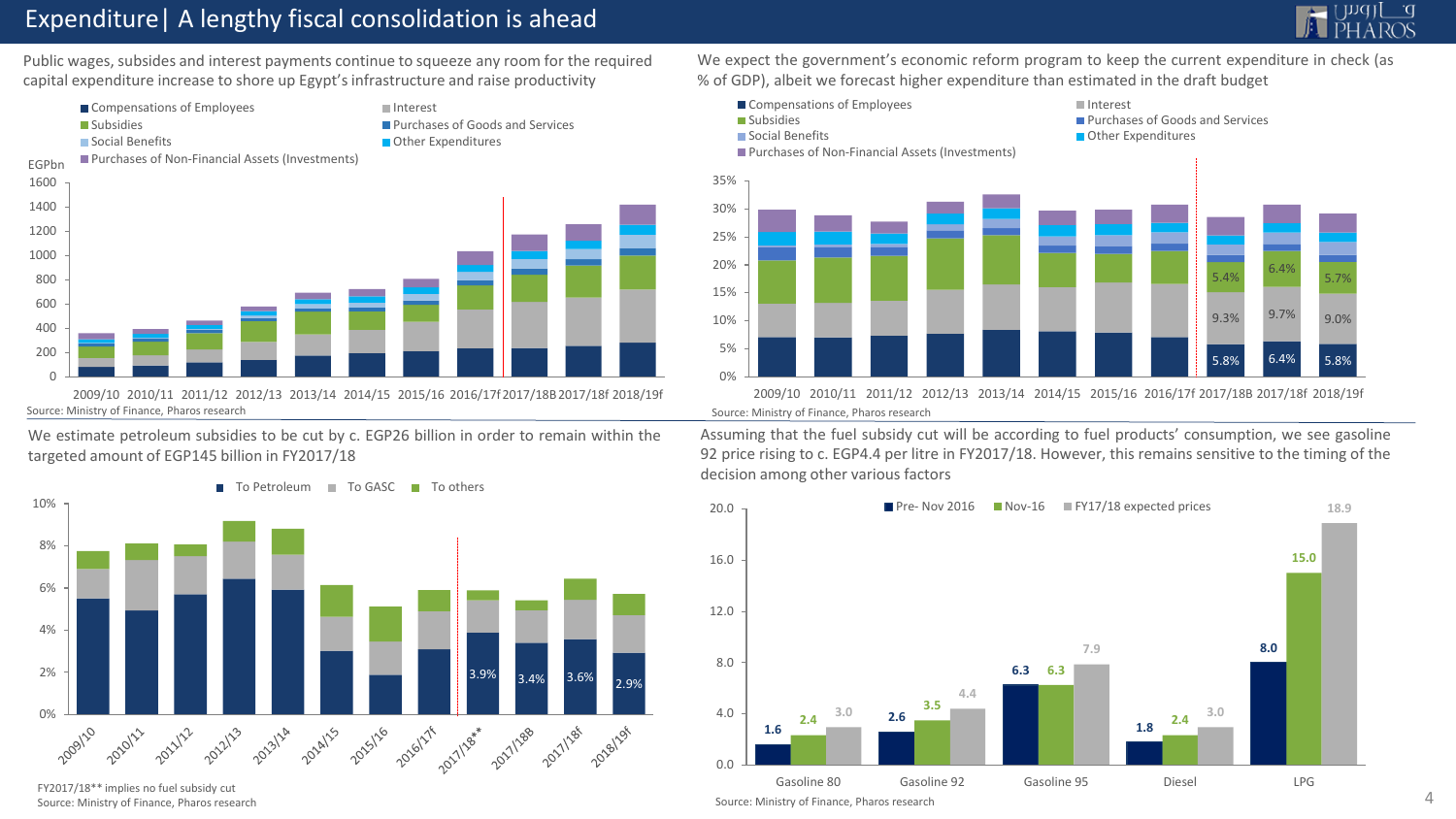# Budget forecast

![](_page_4_Picture_1.jpeg)

| <b>EGP billion</b>                              | 2008/09 | 2009/10 | 2010/11  | 2011/12  | 2012/13  | 2013/14  | 2014/15  | 2015/16  | 2016/17f | 2017/18B | 2017/18f | 2018/19f |
|-------------------------------------------------|---------|---------|----------|----------|----------|----------|----------|----------|----------|----------|----------|----------|
| <b>Total Expenditures</b>                       | 351.5   | 366.0   | 401.9    | 471.0    | 588.2    | 701.5    | 733.4    | 817.8    | 1038.5   | 1206.0   | 1262.7   | 1424.6   |
| Compensations of Employees                      | 76.1    | 85.4    | 96.3     | 122.8    | 143.0    | 178.6    | 198.5    | 213.7    | 238.3    | 239.6    | 259.6    | 284.2    |
| Purchases of Goods and Services                 | 25.1    | 28.1    | 26.1     | 26.8     | 26.7     | 27.2     | 31.3     | 35.7     | 44.4     | 51.6     | 52.6     | 60.6     |
| Interest                                        | 52.8    | 72.3    | 85.1     | 104.4    | 147.0    | 173.2    | 193.0    | 243.6    | 319.0    | 381.0    | 396.2    | 437.4    |
| Subsidies, Grants and Social Benefits           | 127.0   | 103.0   | 123.1    | 150.2    | 197.1    | 228.6    | 198.6    | 201.0    | 268.8    | 332.7    | 350.0    | 394.6    |
| <b>Subsidies</b>                                | 93.8    | 93.6    | 111.2    | 135.0    | 170.8    | 187.7    | 150.2    | 138.7    | 198.3    | 222.7    | 263.4    | 278.0    |
| To Petroleum                                    | 62.7    | 66.5    | 67.7     | 95.5     | 120.0    | 126.2    | 73.9     | 51.0     | 104.2    | 140.1    | 146.4    | 142.7    |
| To GASC                                         | 21.1    | 16.8    | 32.7     | 30.3     | 32.6     | 35.5     | 39.4     | 42.7     | 60.5     | 63.1     | 76.1     | 86.6     |
| To others                                       | 10.1    | 10.2    | 10.8     | 9.1      | 18.2     | 26.0     | 36.9     | 44.9     | 33.6     | 19.5     | 40.8     | 48.6     |
| Grants                                          | 4.2     | 4.4     | 5.3      | 5.3      | 5.0      | 5.2      | 6.2      | 7.8      | 3.4      | 4.9      | 4.9      | 4.9      |
| Social Benefits                                 | 28.7    | 4.5     | 6.1      | 9.4      | 20.8     | 35.2     | 41.0     | 53.9     | 67.2     | 77.9     | 81.7     | 111.8    |
| Other Expenditures                              | 27.0    | 28.9    | 31.4     | 30.8     | 35.0     | 41.1     | 50.3     | 54.6     | 57.1     | 65.8     | 69.4     | 82.6     |
| Purchases of Non-Financial Assets (Investments) | 43.4    | 48.4    | 39.9     | 35.9     | 39.5     | 52.9     | 61.8     | 69.3     | 110.8    | 135.4    | 134.8    | 165.2    |
|                                                 |         |         |          |          |          |          |          |          |          |          |          |          |
| <b>Total Revenues</b>                           | 282.5   | 268.1   | 265.3    | 303.6    | 350.3    | 456.8    | 465.2    | 491.5    | 684.5    | 834.6    | 850.7    | 1011.1   |
| Tax Revenues                                    | 163.2   | 170.5   | 192.1    | 207.4    | 251.1    | 260.3    | 306.0    | 352.3    | 513.4    | 603.9    | 643.1    | 764.9    |
| Taxes on Income, Profits                        | 79.1    | 76.6    | 89.6     | 91.2     | 117.8    | 120.9    | 129.8    | 144.7    | 188.1    | 205.7    | 257.4    | 315.9    |
| Taxes on Property                               | 3.9     | 8.8     | 9.5      | 13.1     | 16.5     | 18.8     | 21.1     | 28.0     | 34.7     | 50.3     | 44.9     | 58.3     |
| Taxes on Goods and Services                     | 62.7    | 67.1    | 76.1     | 84.6     | 92.9     | 91.9     | 122.9    | 140.5    | 220.1    | 291.1    | 263.3    | 301.5    |
| Other Taxes                                     | 3.5     | 3.3     | 3.1      | 3.7      | 7.2      | 11.1     | 10.2     | 11.0     | 13.6     | 20.5     | 14.8     | 17.6     |
| Other Revenues                                  | 111.3   | 93.3    | 70.9     | 86.1     | 94.0     | 100.6    | 133.8    | 135.6    | 171.1    | 229.6    | 207.5    | 246.2    |
| Primary balance                                 | $-19.0$ | $-25.7$ | $-49.4$  | $-62.3$  | $-92.7$  | $-82.3$  | $-86.4$  | $-95.8$  | $-44.9$  | 11.0     | $-14.4$  | 13.9     |
| Overall fiscal balance                          | $-71.8$ | $-98.0$ | $-134.5$ | $-166.7$ | $-239.7$ | $-255.4$ | $-279.4$ | $-339.4$ | $-363.9$ | $-370.0$ | $-410.6$ | $-423.5$ |
| Primary balance (% of GDP)                      | $-1.8%$ | $-2.1%$ | $-3.6%$  | $-3.7%$  | $-5.0%$  | $-3.9%$  | $-3.5%$  | $-3.5%$  | $-1.3%$  | 0.3%     | $-0.4%$  | 0.3%     |
| Overall fiscal balance (% of GDP)               | $-6.9%$ | $-8.1%$ | $-9.8%$  | $-10.0%$ | $-12.9%$ | $-12.0%$ | $-11.4%$ | $-12.5%$ | $-10.8%$ | $-9.0%$  | $-10.1%$ | $-8.7%$  |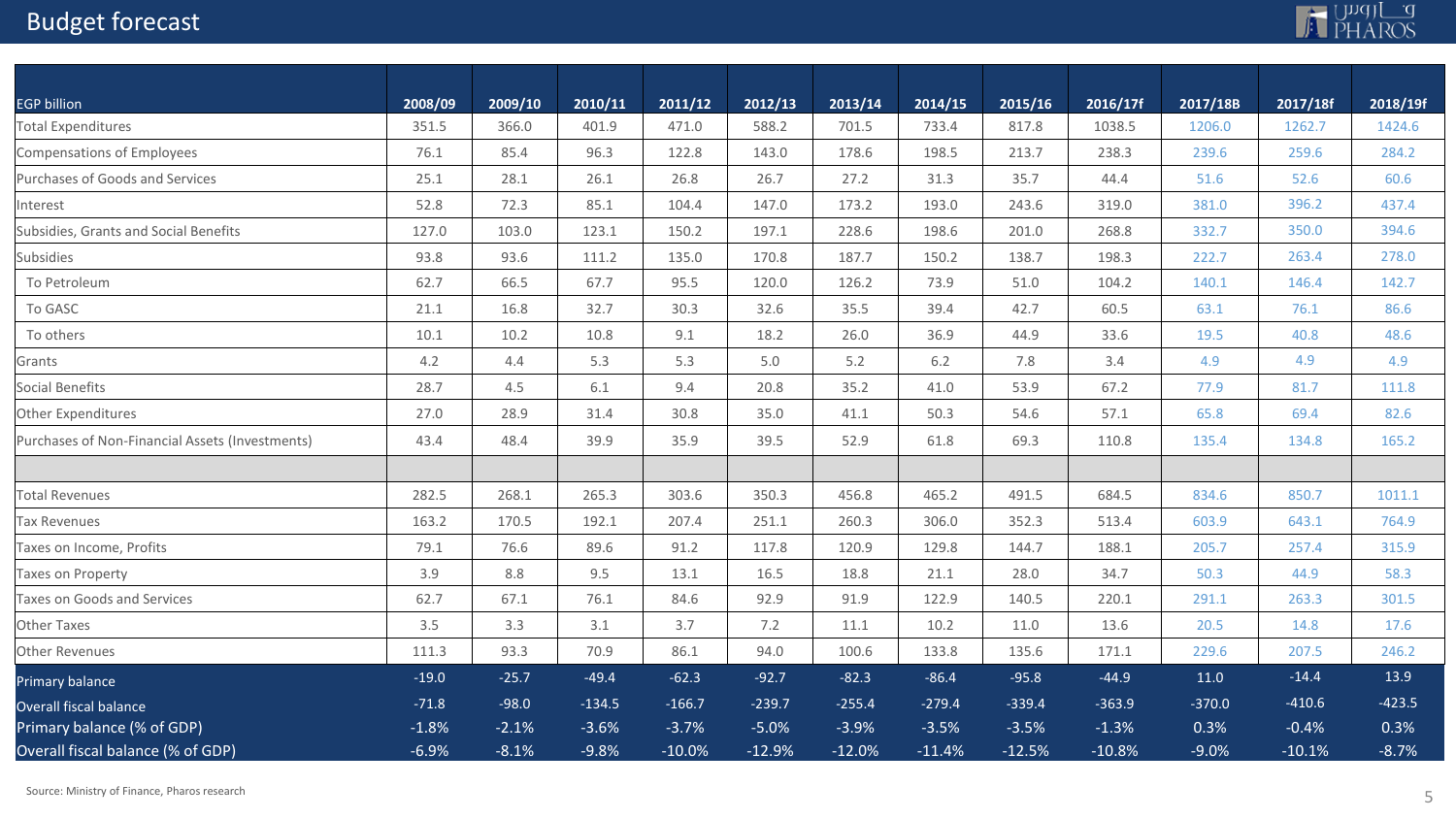![](_page_5_Picture_1.jpeg)

Essam Abdel Hafiez Managing Director +202 27393687 essam.abdelhafiez@pharosholding.com

Ahmed Raafat VP Local Institutional Sales +202 27393627 ahmed.raafat@pharosholding.com

Seif Attia Head Local Sales +202 27393682 seif.attia@pharosholding.com

Ahmed Abutaleb Head Foreign Sales +202 27393632 ahmed.abutaleb@pharosholding.com

Sherif Shebl AVP Foreign Sales +202 27393634 sherif.shebl@pharosholding.com

Omar Nafie Associate Foreign Sales +202 27393635 omar.nafie@pharosholding.com

Sally Refaat Head Online Trading +202 27393675 sally.refaat@pharosholding.com